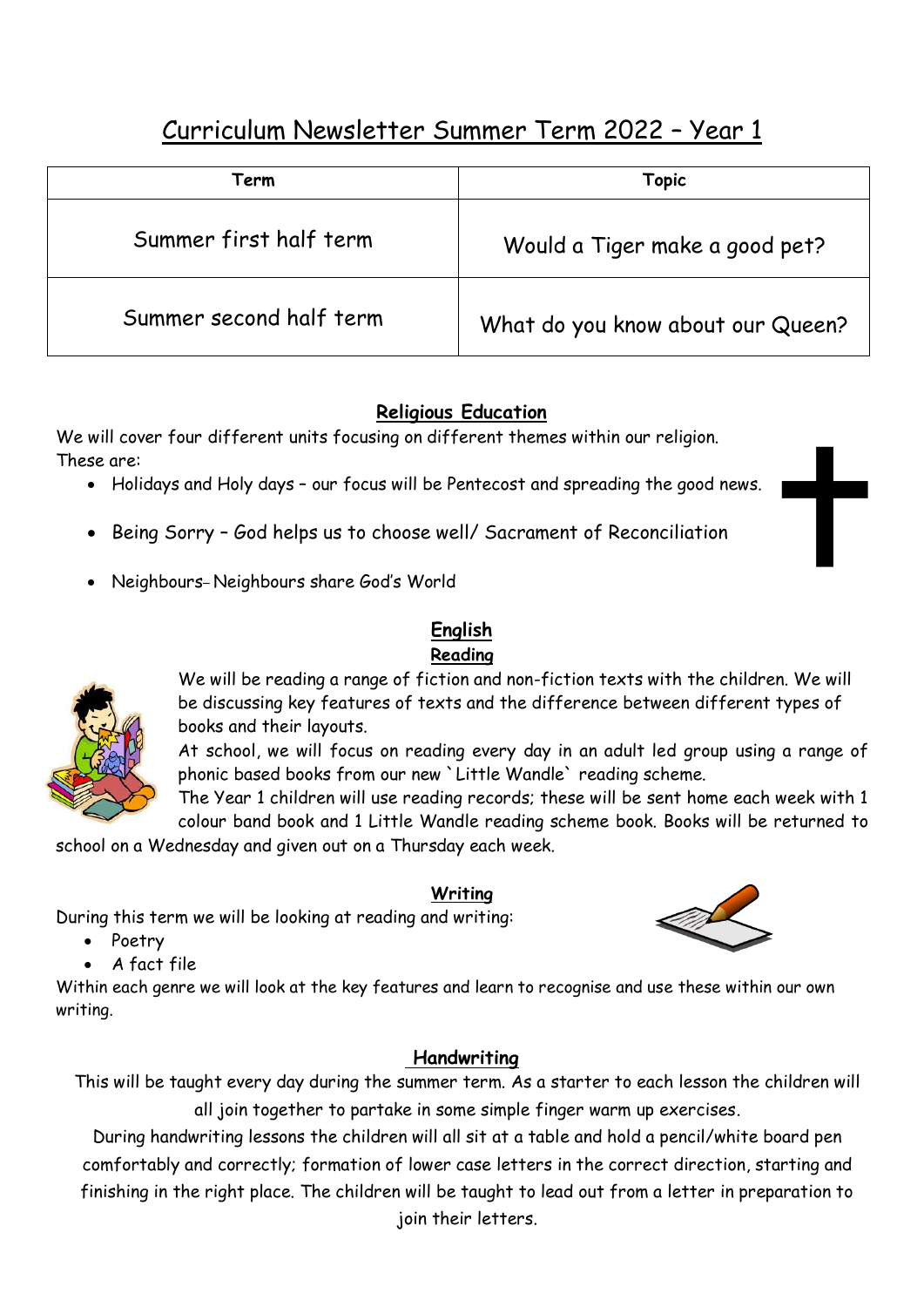#### **Phonics**

We are teaching the children daily phonics through our Little Wandle phonics scheme. This teaches the children Phase 5 sounds and continues revising the phase 3 & 4 sounds and tricky words. When reading with your child we will be encouraging them to sound out any unknown words. If there are any sounds that you do not recognise please email through the school admin address and either Mrs Bratchell or Ms Hashi will contact you with support or put a message onto class Dojo.



The children took part in a Mock Phonics Screen Check in March and will complete another one in May. This allows us to continue to track the children's progress in phonics and further support some children with daily keep up sessions.

## **Grammar and Punctuation**

This term we will be really looking at the way we include punctuation in our writing. We will be looking at:

- finger spaces
- capital letters
- full stops
- Question marks
- Using conjunctions
- Using adjectives



#### **Maths**

We aim to cover the following topics this term:

- Times tables
- Multiplication
- **•** Division
- Data
- Number
- Money

#### **Science/History/Geography**

**Summer 1: Would a tiger make a good pet?**

#### Within this topic children will be investigating:

- Identify and name a variety of common animals including fish, amphibians, reptiles, birds and mammals
- Identify and name a variety of common animals that are carnivores, herbivores and omnivores
- Identifying where different animals come from

#### **Topic Summer 2: What do you know about our Queen?**



Within this topic children will be investigating:

- The life of Queen Elizabeth
- Locate the United Kingdom on a map
- Identify the countries and capitals within the UK
- Compare the weather in the UK to other countries